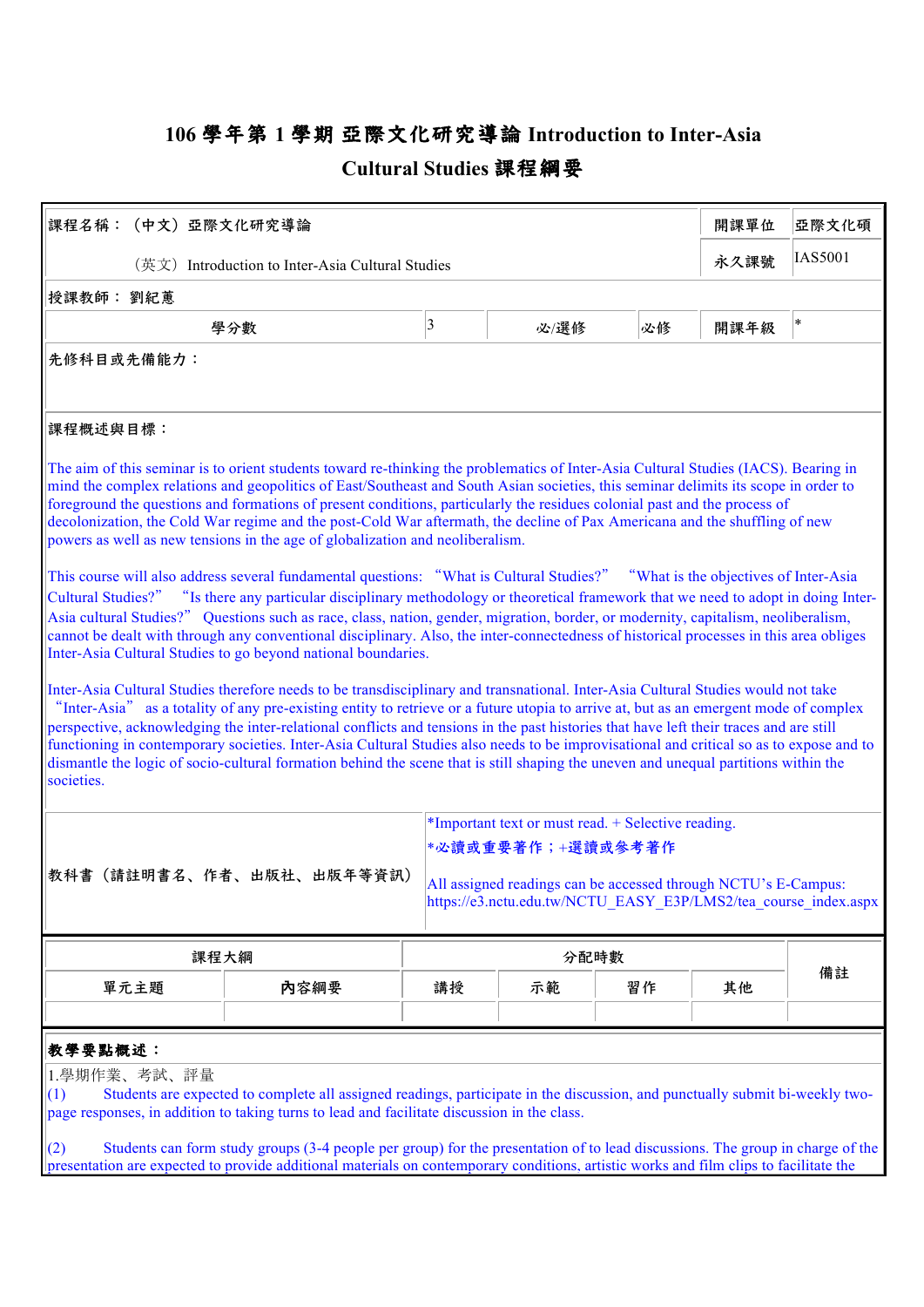discussion.

 $(3)$  Students are required to submit a final project in one of the forms listed below. Final project proposals (1-2 pages to clarify your idea and direction) must be submitted by November 27, 2016 for discussion and approval. The final project is due on January 8, 2018, the last meeting of the class for the oral presentation.

A. a research paper (minimum 10 double-spaced pages) on a chosen topic related to the concerns of the course;

B. a proposal for an activist, collaborative project that applies what you learned in class to social issues, such as an artistic installment, a photo essay, or a documentary;

 $\vert$ C. a project proposal with a 3-page statement and an annotated bibliography (20 titles minimum, building toward clarifying a research topic related to the general concerns of this course) with explanations of its rationale (in 3-5 pages).

Bi-Weekly Response: 50% Participation/Discussion: 20%

Final Project: 30%

| 師生晤談           |         |                                                                                                                                                                                                                                                                                                                                                                                                     | 排定時間                                                                                                                                                                                                                                                                                                                                                                                                                                                                                                                                              | 地點         | 連絡方式 |
|----------------|---------|-----------------------------------------------------------------------------------------------------------------------------------------------------------------------------------------------------------------------------------------------------------------------------------------------------------------------------------------------------------------------------------------------------|---------------------------------------------------------------------------------------------------------------------------------------------------------------------------------------------------------------------------------------------------------------------------------------------------------------------------------------------------------------------------------------------------------------------------------------------------------------------------------------------------------------------------------------------------|------------|------|
|                | 每週進度表   |                                                                                                                                                                                                                                                                                                                                                                                                     |                                                                                                                                                                                                                                                                                                                                                                                                                                                                                                                                                   |            |      |
|                | 週次 上課日期 |                                                                                                                                                                                                                                                                                                                                                                                                     |                                                                                                                                                                                                                                                                                                                                                                                                                                                                                                                                                   | 課程進度、內容、主題 |      |
| $\mathbf{1}$   | 9/11    | Introduction: Problematics of Inter-Asia cultural studies<br>Kuan-hsing Chen and Beng-Huat Chua, "Introduction: The Inter-Asia Cultural Studies: Movements<br>А.<br>Project, The Inter-Asia Cultural Studies Reader (2007), 1-5*<br>B. Joyce C.H. Liu. "Civic Society and Contemporary Border Politics: Toward a Critique of Internal Coloniality"*<br>C. Chen Chieh-jen. "Realm of Reverberation"+ |                                                                                                                                                                                                                                                                                                                                                                                                                                                                                                                                                   |            |      |
| $\overline{2}$ | 9/18    | <b>Section I Imagining Asia</b><br>А.<br>B.<br>$\overline{C}$ .<br>D.<br>E.<br>F.<br>$500 - 517 +$                                                                                                                                                                                                                                                                                                  | Reflections on Teaching Inter-Asia Cultural Studies<br>Tani Barlow, "Region, Cultural Studies, Friends," 236-240*<br>Naoki Sakai, "From Area Studies toward Transnational Studies," 265-274*<br>Leo Ching, "Inter-Asia Cultural Studies and the De-Colonial Turn," 184-187*<br>Melani Budianta, "Shifting the Geographies of Knowledge," 174-177+<br>Larry Grossberg, "On the Political Responsibilities of Cultural Studies," 241-247.+<br>Kuan-hsing Chen, "Problems and Problematics of Teaching Cultural Studies in Taiwan," IACS 9.3 (2008): |            |      |
| 3              | 9/25    | Reflections on the Inter-Asia Project<br>A.<br>B.<br>$\overline{C}$ .<br>D.                                                                                                                                                                                                                                                                                                                         | Partha Charterjee, "Empire and Nation Revisited," IACS 6.4 (2005): 487-496.*<br>Ashis Nandy, "The Idea of South Asia," IACS 6.4 (2005): 541-545.*<br>Wang Hui, "The Politics of Imagining Asia," IACS 8.1 (2007): 1-33.*<br>Yingzhen Chen, "What the 'Third World' Means to me," IACS 6.4 (2005): 535-540.+                                                                                                                                                                                                                                       |            |      |
| 4              | 10/2    | <b>Cold War and East/Southeast Asia</b>                                                                                                                                                                                                                                                                                                                                                             | Section II: Cold War Regime and Post-Cold War Conditions<br>A. Merle C. Ricklefs. "The Cold War in hindsight: local realities and the limits of global power." Cold War                                                                                                                                                                                                                                                                                                                                                                           |            |      |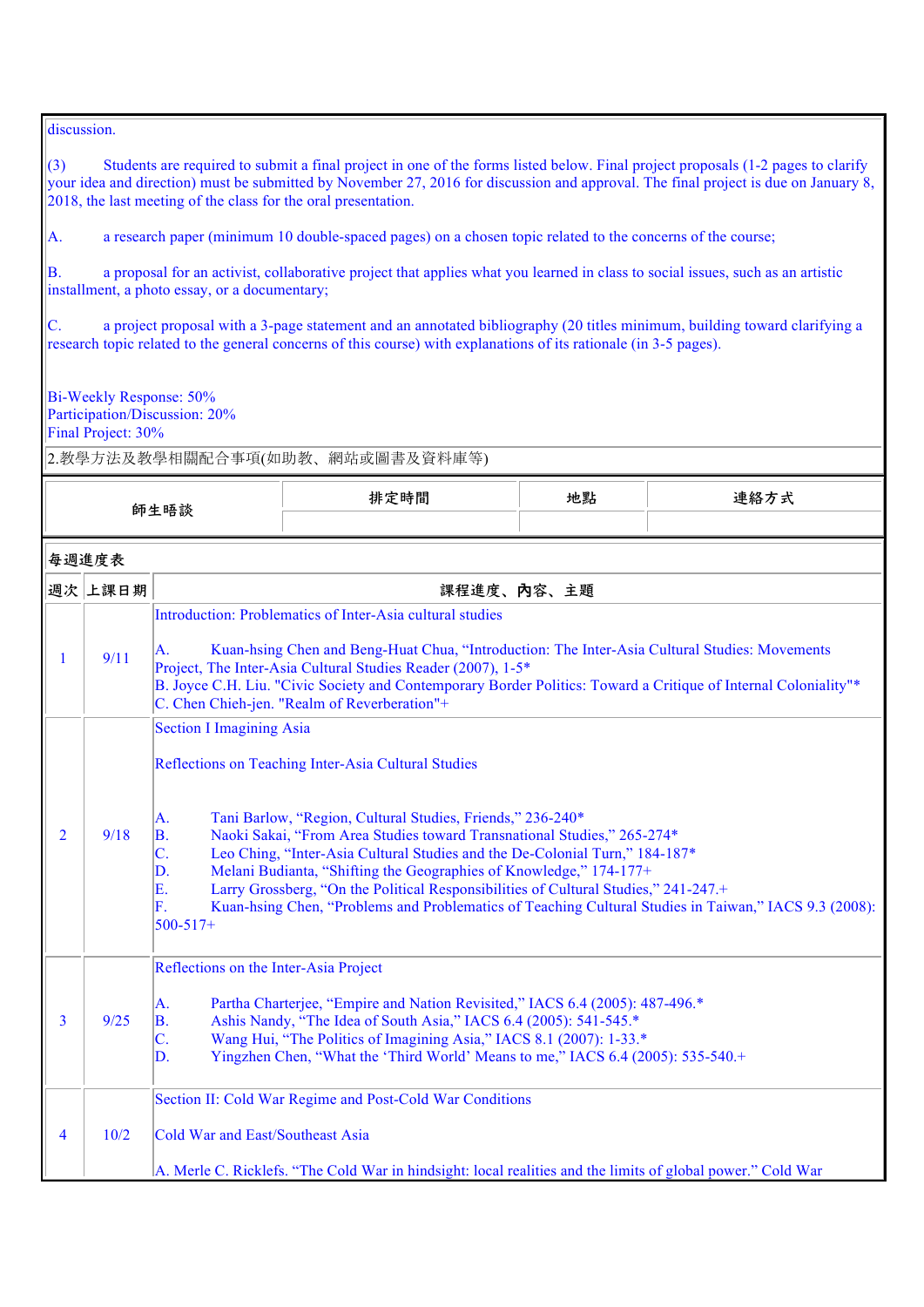|   |       | Southeast Asia. Ed. By Malcolm H. Murfett. Marshall Cavendish International (Asia), 2012. 322-343.*<br>Garry Rodan and Kevin Hewison. "Neoliberal globalization, conflict and security: New life for<br>$\mathbf{B}$ .<br>authoritarianism in Asia?" Empire and Neoliberalism in Asia. Ed. Vedi R. Hadiz. Routledge, 2006. 105-122.*<br>Wang Chaohua, "A Tale of Two Nationalisms," New Left Review, 32 mar apr 2005, 83-103.+<br>$\mathbb{C}$ .<br>D.<br>Goran Therborn. "The pole and the triangle: US power and the Triangle of the Americas, Asia and<br>Europe." Empire and Neoliberalism in Asia. Ed. Vedi R. Hadiz. Routledge, 2006. 23-37.+<br>Charles Horner. "The Third Side of the Triangle: The China-Japan Dimension." The National Interest.<br>Е.<br>Winter 1996/1997. 23-31.+<br>Contemporary conditions, artistic works and film clips<br>Е.<br>Invited lecture: Catherine Liu, UC-Irvine—Neoliberalism, the Construction of Choice and the Populist Revolt.<br>$15:00~17:00$ .                                                                                                                                        |
|---|-------|-----------------------------------------------------------------------------------------------------------------------------------------------------------------------------------------------------------------------------------------------------------------------------------------------------------------------------------------------------------------------------------------------------------------------------------------------------------------------------------------------------------------------------------------------------------------------------------------------------------------------------------------------------------------------------------------------------------------------------------------------------------------------------------------------------------------------------------------------------------------------------------------------------------------------------------------------------------------------------------------------------------------------------------------------------------------------------------------------------------------------------------------|
| 5 | 10/9  | Holiday                                                                                                                                                                                                                                                                                                                                                                                                                                                                                                                                                                                                                                                                                                                                                                                                                                                                                                                                                                                                                                                                                                                                 |
|   |       | The "Nuclear" Questions                                                                                                                                                                                                                                                                                                                                                                                                                                                                                                                                                                                                                                                                                                                                                                                                                                                                                                                                                                                                                                                                                                                 |
| 6 | 10/16 | Muto Ichiyo, "The Buildup of a Nuclear Armament Capability and the Postwar Statehood of Japan:<br>А.<br>Fukushima and the Genealogy of Nuclear Bombs and Power Plants," IACS 14.2 (2013): 171-212.*<br>B. Brian P. Farrell, "Alphabet soup and nuclear war: SEATO, China and the Cold War in Southeast Asia," COLD<br>WAR SOUTHEAST ASIA, 81-131.*<br>Annmaria Shimabuku, "Petitioning Subjects," IACS 11.3 (2010): 355-374.+<br>C.<br>Arasaki Moriteru, "Can Okinawa Be the Catalyst for 'Peace' in East Asia," IACS 15.1 (2014): 43-62.+<br>$\mathbf D$ .<br>Contemporary conditions, artistic works and film clips: Okinawa's case<br>E.                                                                                                                                                                                                                                                                                                                                                                                                                                                                                             |
|   |       | Cold War Containment and American Influences                                                                                                                                                                                                                                                                                                                                                                                                                                                                                                                                                                                                                                                                                                                                                                                                                                                                                                                                                                                                                                                                                            |
| 7 | 10/23 | David Harvey, "All About Oil" & "How America's Power Grew," Mew Imperialism, 1-86.*<br>A.<br>Shunya Yoshimi, "'America' as Desire and Violence: Americanization in Postwar Japan and Asia during<br>$\mathbf{B}$ .<br>the Cold War," IACS 4.3 (2003): 433-450.*<br>Ai Lin Chua, "Singapore's 'Cinema Age' of the 1930s" IACS 13.4 (2012): 592-604.+<br>C.<br>D. Allen Chun, "The Americanization of Pop Culture in Asia" IACS 13.4 (2012): 495-506+<br>Contemporary conditions, artistic works and film clips: Taiwan's case<br>E.                                                                                                                                                                                                                                                                                                                                                                                                                                                                                                                                                                                                      |
|   |       | Hong Kong in the Post-War and the Postcolonial Age                                                                                                                                                                                                                                                                                                                                                                                                                                                                                                                                                                                                                                                                                                                                                                                                                                                                                                                                                                                                                                                                                      |
| 8 | 10/30 | Ackbar Abbas, "Introduction: Culture in a Space of Disappearance." Hong Kong: Culture and the Politics<br>A.<br>of Disappearance. University of Minnesota, 1997. 1-15.*<br>LAW Wing Sang. "Cultural Cold War and the Diasporic Nation." Collaborative Colonial Power: The<br>$\mathbf{B}$ .<br>Making of the Hong Kong Chinese. Hong Kong University Press, 2009. 131-148.*<br><b>Background Documentary +</b><br>IC.<br>One Country, Two Systems 一國兩制:https://www.youtube.com/watch?v=4R-ZVz4cc Y<br>1.<br>June Fourth Movement六四事件:https://www.youtube.com/watch?v=q7jdjgtZpIM<br>11.<br>1997 Reunification 97回歸: http://v.youku.com/v_show/id_XNTI5NTY2ODQ=.html?f=2628887<br>111.<br>Basic Law, item 23, 基本法23 條: http://v.youku.com/v_show/id_XNTI5NTY4MjA=.html?f=2628887<br> 1V <br>Contemporary conditions, artistic works and film clips: Hong Kong's case<br>ID.<br>Extended reference:+<br>♦<br>Fruit Chen陳果: The Longest<br> Summer《去年煙花特別多》(1998)http://v.youku.com/v_show/id_XMjcwMTQwNzY=.html<br>古天樂:《黑社會2:以和為貴》(Election)<br>♦<br>(2006)http://v.youku.com/v show/id XNTAwNzY3NTY=.html<br>Historical background:<br>♦ |
|   |       | Hong Kong 1967 Leftist Riot六七暴動: https://www.youtube.com/watch?v=IpX2sdyODRM<br>♦                                                                                                                                                                                                                                                                                                                                                                                                                                                                                                                                                                                                                                                                                                                                                                                                                                                                                                                                                                                                                                                       |
|   |       | The Big Escape 大逃港: https://www.youtube.com/watch?v=mvBK2PLdm9Q<br>♦                                                                                                                                                                                                                                                                                                                                                                                                                                                                                                                                                                                                                                                                                                                                                                                                                                                                                                                                                                                                                                                                    |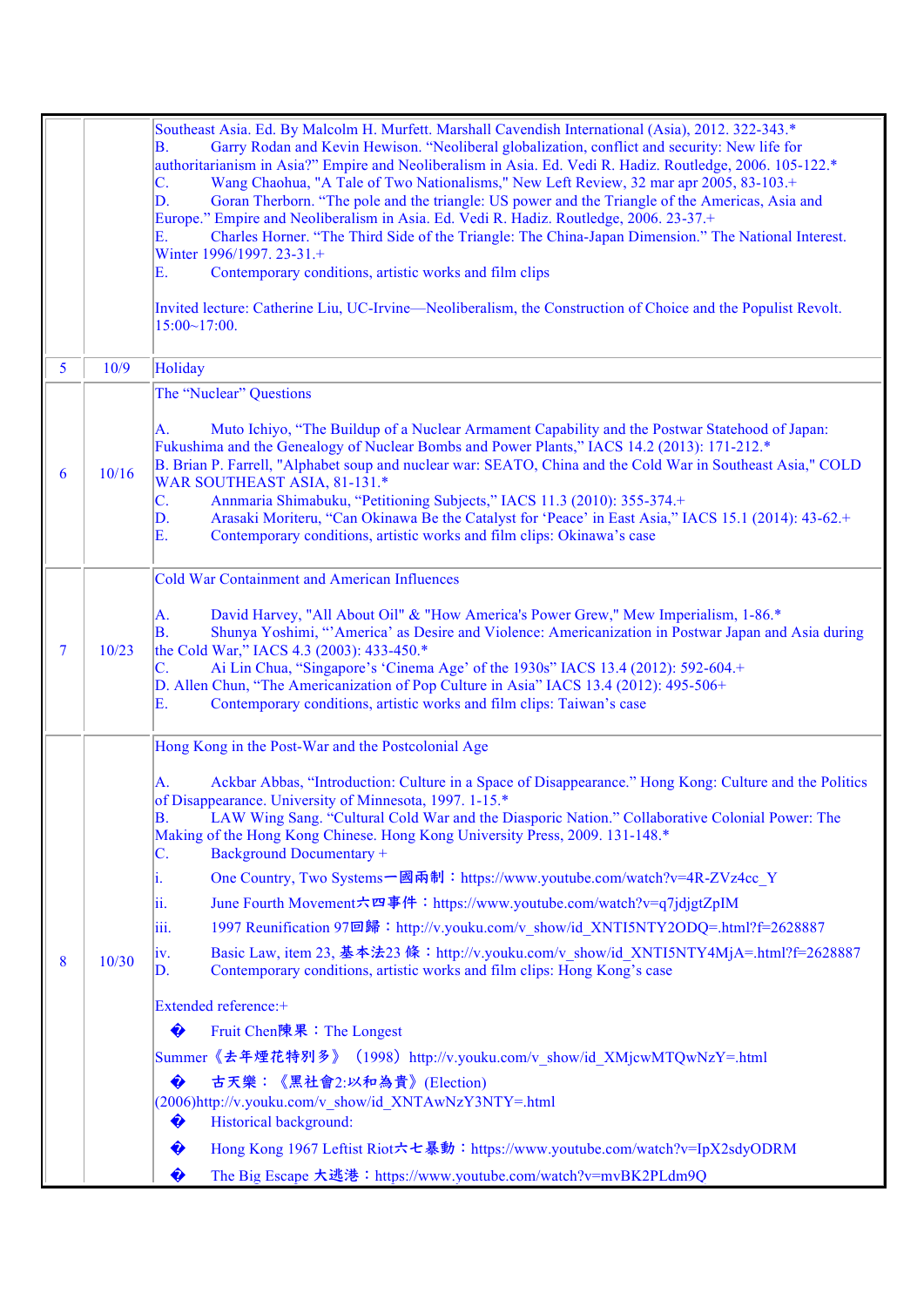|               |       | ♦<br>Refugees from Vietnam 越南難民:http://v.youku.com/v_show/id_XNTI5NTYyNDQ=.html?f=2628887                                                                                                                                                                                                                                                                                                                                                                                                                                                                                                                                                                                                                                                                                                                                                                                                                                                                                                                                                                                                                                                                                                                    |
|---------------|-------|--------------------------------------------------------------------------------------------------------------------------------------------------------------------------------------------------------------------------------------------------------------------------------------------------------------------------------------------------------------------------------------------------------------------------------------------------------------------------------------------------------------------------------------------------------------------------------------------------------------------------------------------------------------------------------------------------------------------------------------------------------------------------------------------------------------------------------------------------------------------------------------------------------------------------------------------------------------------------------------------------------------------------------------------------------------------------------------------------------------------------------------------------------------------------------------------------------------|
| 9             | 11/6  | Post-revolution China and Neoliberalism I<br>Wang Hui, The End of the Revolution, 3-66.*<br>A.<br>B. Jorn Dosch. "Managing Security in ASEAN-China Relations: Liberal Peach of Hegemonic Stability." Asian<br>Perspective. Vol. 31, No. 1. 2007. 210-236.*<br>Hongying Wang. "The Asian financial crisis and financial reforms in China." The Pacific Review. Vol. 12.<br>No. 4. 1999: 537-556.*<br>D. Vogel, DengXiaoping Transformation Of China, chaps. 13-24, 305-591 personal selections+<br>Odd Arne Westad. "China and Southeast Asia." Restless Empire: China and the World Since 1750. New<br>Е.<br>York: Basic Books, 2012. 16-20.+<br>F. Joyce C. H. Liu, "Pax Sinica and the Lure of Confucianism: Coloniality of Epistemology and the Question of<br><b>Border Thinking"+</b><br>JIA Zhangke, A Touch of Sin.<br>G.<br>賈樟柯,<br>《天注定》 (2013) http://www.dailymotion.com/video/x2ued4q +<br>WANG Bin, West of the Tracks<br>Η.<br>《鐵西區》 (2003) 第一部http://v.youku.com/v show/id XMTU2ODQ1MDA4.html+<br>王兵,<br>Peter Chan, dir. American Dreams in China 陳可辛《海闊天空》(2013)<br>http://www.le.com/ptv/vplay/2038224.html+<br>Contemporary conditions, artistic works and film clips: China's case<br>J. |
| 10            | 11/13 | <b>Reeding week</b>                                                                                                                                                                                                                                                                                                                                                                                                                                                                                                                                                                                                                                                                                                                                                                                                                                                                                                                                                                                                                                                                                                                                                                                          |
| <sup>11</sup> | 11/20 | State Violence & Memories of the Left<br>Vedi R. Hadiz, "The Left and Indonesia's 1960s," IACS 7.4 (2006): 554-569.*<br>А.<br>Sanjay Seth, "From Maoism to Postcolonialism: The Indian 'Sixties,' and Beyond," IACS 7.4 (2006): 589-<br>В.<br>605*<br>C.<br>Ngoi Guat Peng, "The Historical Discourse on the Malay Communists and Its Limitation," IACS 16.1<br>$(2015): 67-84.*$<br>D. Giles Ji Ungpakorn, "The Impact of the Thai Sixties on the People's Movement Today," IACS 7.4 (2006): 571-<br>$588. +$<br>E<br>Kim Seong-Nae, "Mourning Korean Modernity in the Memory of the Cheju April Third Incident," IACS<br>1.3 (2000): $461-476+$<br>Chen Yingzhen, "Literary Reportage: When Red Stars Fall into Qigulin Mountains," IACS 15.3 (2014):<br>F.<br>$347 - 378 +$<br>The Act of Killing, Joshua Oppenheimer and co-directed by Christine Cynn.<br>D.<br>https://www.youtube.com/watch?v=3tILiqotj7Y +<br>Contemporary conditions, artistic works and film clips<br>Е.                                                                                                                                                                                                                           |
| 12            | 11/27 | Gender Inequality a never-ending process in large parts of Indian society<br>Documentaries*<br>A.<br>♦<br>Gulabi Gang: A 2014 documentary that revolves around the vigilante group and its leader who fight<br>against oppression of women.<br>♦<br>The World before Her: A 2012 documentary that throws light on the complexity of the country by<br>juxtaposing the regimes of the Miss India pageant and a Hindu national camp for young girls.<br>Mango Girls: A 2013 documentary that focuses on the village of Dharhara that plants ten mango trees<br>♦<br>every time a girl is born.<br>Nirmala Banerjee. (2017). Feminism at the Crossroads; where do we go from here? Sage Publications.*<br>В.<br>Nandita Shukla Singh (2008). "Higher Education for Women in India-choices and challenges." Forum on<br>C.<br>Public Policy: A Journal of the Oxford Round Table, Spring 2008.*                                                                                                                                                                                                                                                                                                                  |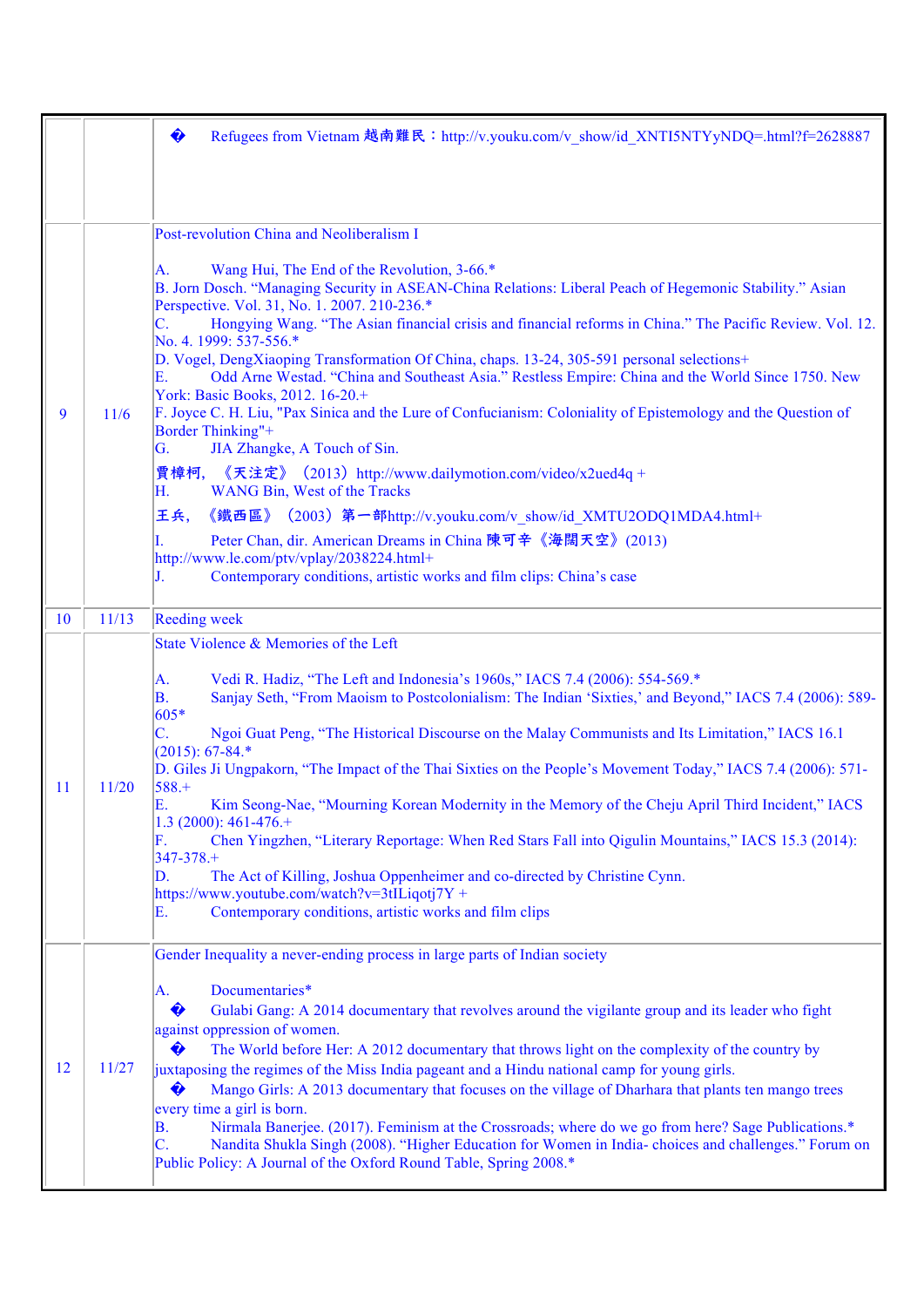|    |       | Extended reference:+<br>♦<br>Laurie L. Patton (eds.) (2002). Jewels of Authority Women and Textual Tradition in Hindu India. Oxford<br><b>University Press: New York.</b><br>♦<br>Srinivasan, Padma, Lee, Gary. R. (2004). The Dowry System in India: Women's Attitudes and Social<br>Change. Journal of Marriage and Family.<br>Michael Allen. (1982). the Hindu View of the Women. Australian National University Press.<br>♦                                                                                                                                                                                                                                                                                                                                                                                                                                                                                                                            |
|----|-------|------------------------------------------------------------------------------------------------------------------------------------------------------------------------------------------------------------------------------------------------------------------------------------------------------------------------------------------------------------------------------------------------------------------------------------------------------------------------------------------------------------------------------------------------------------------------------------------------------------------------------------------------------------------------------------------------------------------------------------------------------------------------------------------------------------------------------------------------------------------------------------------------------------------------------------------------------------|
|    |       | Alternative topic: The 'transgender' community in India.<br><b>Documentaries</b><br>♦<br>The Hijras: India's Third Gender(2001)<br>♦<br>India's Lady boy's (2003)<br>♦<br>Mohammed to Maya also titled Rites of Passage (2012)<br>♦<br>Call me Salma (2009)<br>♦<br>Transindia-By Meera Darji<br>Novel<br>♦<br>'Hijras' of India written by SERENA NANDA                                                                                                                                                                                                                                                                                                                                                                                                                                                                                                                                                                                                   |
| 13 | 12/4  | Section III: Theoretical Considerations: What is to be done today?<br><b>Biopolitics and New Imperialism</b><br>Michel Foucault, Society Must Be Defended (2003), pp. 1-21, 239-264.<br>А.<br>福柯《必須保衛社會》,1976年1月7日,3月17日。1-37,226-247*<br>Sandro Mezzadra and Brett Neilson, "Operations of Capital." South Atlantic Quarterly. 114:1 (January<br>В.<br>$2015$ : 1-10.*<br>David Harvey, "Capital Bondage," "Accumulation by<br>C.<br>Disposession," "Consent to Coercion," The New Imperialism. (2003)87-212, 《新帝國主義》,群學出版社<br>2008.+(Choose one chapter)<br>Biopolitics and new imperialism today<br>D.                                                                                                                                                                                                                                                                                                                                                  |
| 14 | 12/11 | Border Politics, Migration and Unequal Citizen<br>Etienne Balibar, "World Borders, Political Borders," We, the People of Europe? Reflections on<br>A.<br>Transnational Citizenship. (2001) Princeton and Oxford: Princeton University Press, 2004. 101-132.*<br>B. Part I: THE CRIMINALISATION OF FACILITATING IRREGULAR ENTRY AND STAY AND<br>HUMANITARIAN ASSISTANCE, IRREGULAR MIGRATION, TRAFFICKING AND SMUGGLING OF<br>HUMAN BEINGS, 10-56*<br>B. Part II: "Interrelationship of Trafficking in Human Beings with Other Forms of Irregular Migration,"<br>IRREGULAR MIGRATION, TRAFFICKING AND SMUGGLING OF HUMAN BEINGS, 57-91.+<br>C.<br>Introduction-Politics of Citizenship and Transnational Gendered Migration in East and Southeast Asia +<br>D. The Demography of East and Southeast Asia from the 1950s to the 2000s A Summary of Changes and a<br><b>Statistical Assessment+</b><br>Е.<br>Migrant workers in East/Southeast and South Asia |
| 15 | 12/18 | Joyce C.H. Liu's lecture and general discussion                                                                                                                                                                                                                                                                                                                                                                                                                                                                                                                                                                                                                                                                                                                                                                                                                                                                                                            |